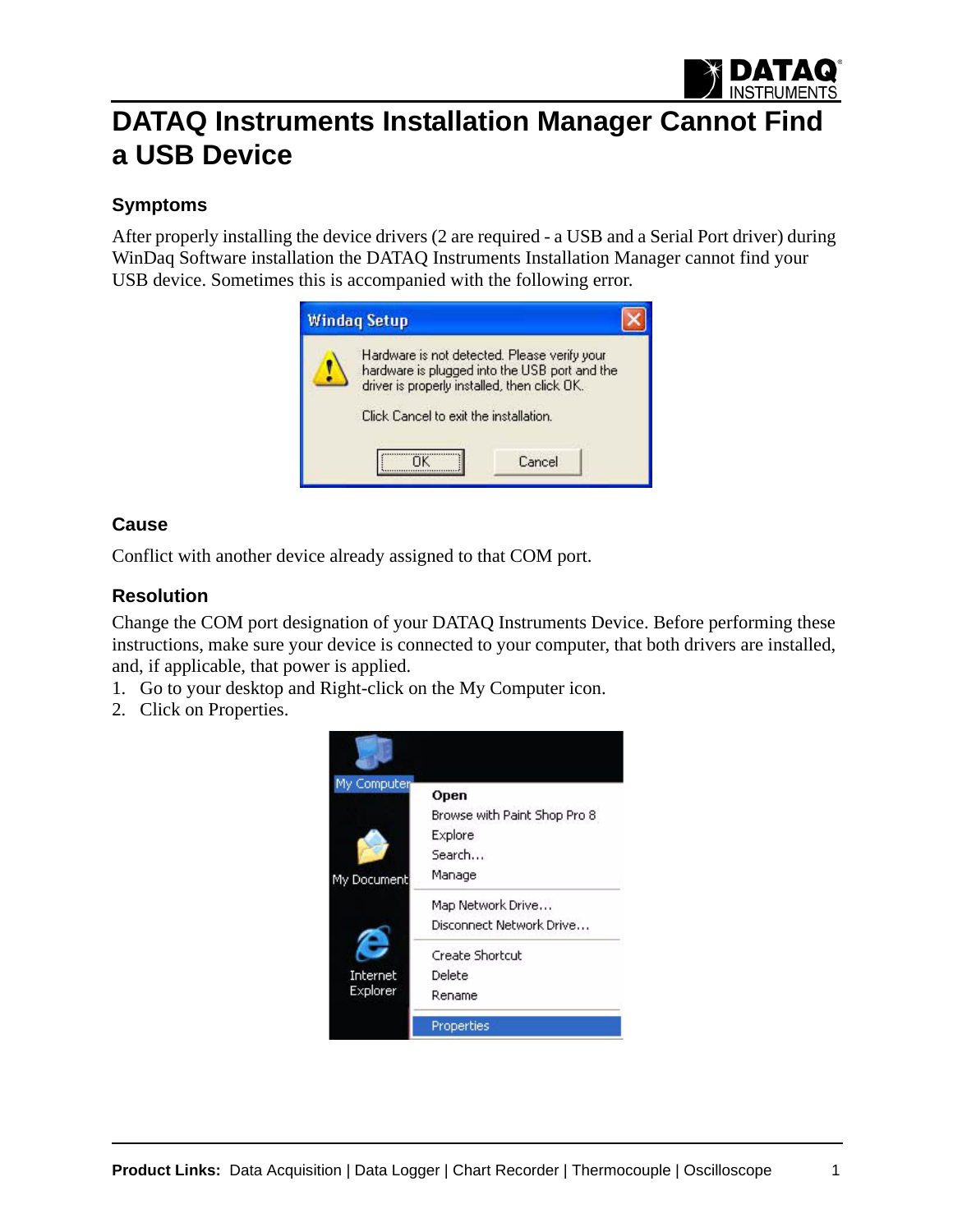

- 3. Depending on which Operating System is running on your machine:
	- a. Windows 98 and Windows ME Click on the Device Manager tab.
	- b. Windows 2000 and Windows XP Click on the Hardware tab, then click on the Device

|                          | <b>System Restore</b>     |                                    | Automatic Updates                                                                                                                                                                                | Remote   |
|--------------------------|---------------------------|------------------------------------|--------------------------------------------------------------------------------------------------------------------------------------------------------------------------------------------------|----------|
| General                  |                           | Hardware<br>Computer Name          |                                                                                                                                                                                                  | Advanced |
| Device Manager           | properties of any device. |                                    | The Device Manager lists all the hardware devices installed<br>on your computer. Use the Device Manager to change the<br>Device Manager                                                          |          |
| Drivers                  |                           | Driver Signing                     | Driver Signing lets you make sure that installed drivers are<br>compatible with Windows. Windows Update lets you set up<br>how Windows connects to Windows Update for drivers.<br>Windows Update |          |
| <b>Hardware Profiles</b> |                           |                                    |                                                                                                                                                                                                  |          |
|                          |                           | different hardware configurations. | Hardware profiles provide a way for you to set up and store                                                                                                                                      |          |
|                          |                           |                                    | Hardware Profiles                                                                                                                                                                                |          |

4. Find Ports (COM  $&$  LPT) and expand by clicking the + box to the left. This shows all COM and LPT ports currently assigned on your computer.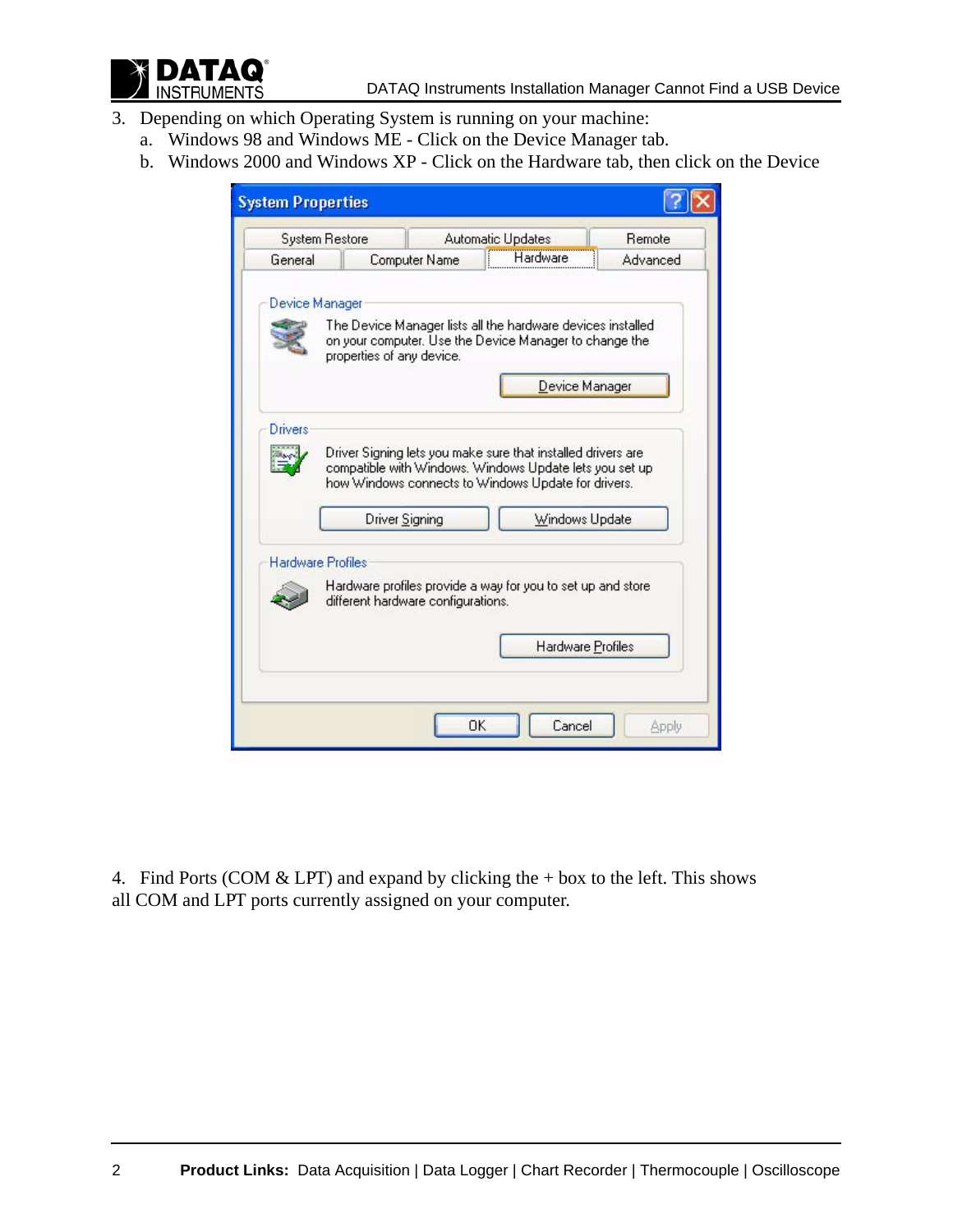

5. Find DATAQ DIxxx (COM#) - # is the COM port designated for your device.

| Device Manager                                                                                                                                                                                                                                                                                                                                                       |  |
|----------------------------------------------------------------------------------------------------------------------------------------------------------------------------------------------------------------------------------------------------------------------------------------------------------------------------------------------------------------------|--|
| Help<br>File<br>Action<br>View                                                                                                                                                                                                                                                                                                                                       |  |
| $\mathbb{B}$<br>n'a<br>図<br>盯<br>※ 风风                                                                                                                                                                                                                                                                                                                                |  |
| Keyboards<br>$+$<br>Mice and other pointing devices<br>$+$<br><b>Monitors</b><br>$+$<br>Network adapters<br>$+$<br>Ports (COM & LPT)<br>- 9<br>Communications Port (COM1)<br>DATAQ DI-710-USB (COM6)<br>ECP Printer Port (LPT1)<br>Processors<br>Sound, video and game controllers<br>Storage volumes<br>System devices<br>$+$<br>€ Universal Serial Bus controllers |  |
|                                                                                                                                                                                                                                                                                                                                                                      |  |

- 6. Change the COM port Number of your Device.
	- a. Right-click on DATAQ DIxxx (COM#).
	- b. Click on Properties.

| Device Manager                                                                                                                                                                                                                                                                                                                                                                                           |                                                                                         |
|----------------------------------------------------------------------------------------------------------------------------------------------------------------------------------------------------------------------------------------------------------------------------------------------------------------------------------------------------------------------------------------------------------|-----------------------------------------------------------------------------------------|
| Help<br>File<br>Action<br><b>View</b>                                                                                                                                                                                                                                                                                                                                                                    |                                                                                         |
| n'é<br>€<br>吅<br>A.                                                                                                                                                                                                                                                                                                                                                                                      | 東風                                                                                      |
| 王 Keyboards<br>Mice and other pointing devices<br>$+$<br><b>Monitors</b><br>$\overline{+}$<br><b>图 Network adapters</b><br>$\overline{+}$<br>Ports (COM & LPT)<br>Communications Port (COM1)<br>- 9<br>DATAQ DI-710-USB (COM6)<br>ECP Printer Port (LPT1)<br>Processors<br>Sound, video and game controll(<br>Storage volumes<br>System devices<br>$+$<br>मे <b>∙⊖≫</b> Universal Serial Bus controllers | Update Driver<br>Disable<br>Uninstall<br>Scan for hardware changes<br><b>Properties</b> |
| Opens property sheet for the current selecl                                                                                                                                                                                                                                                                                                                                                              |                                                                                         |

c. Click on the Port Settings tab.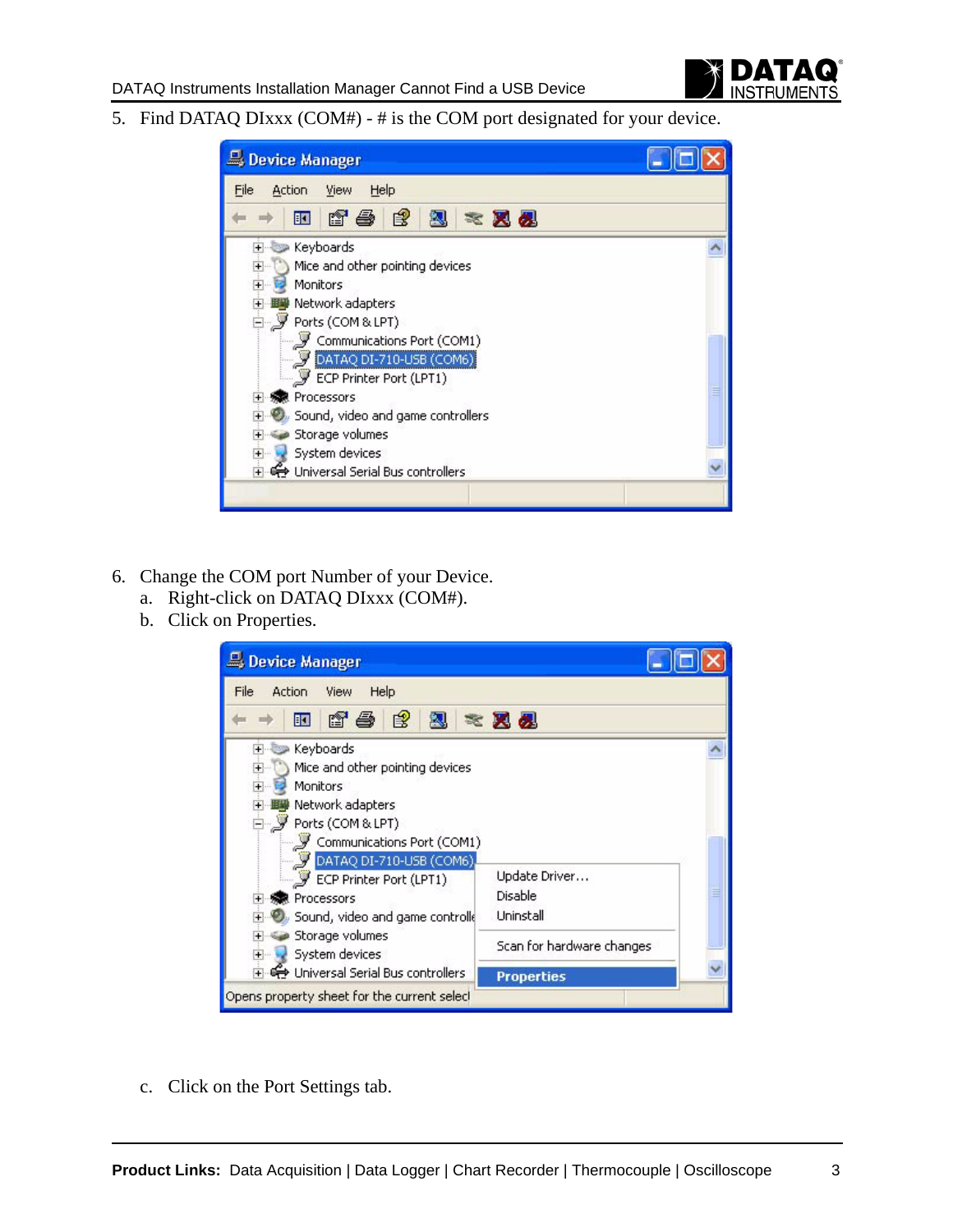

d. Click on the Advanced button.

| DATAQ DI-710-USB (COM6) Properties                    |                                                    |
|-------------------------------------------------------|----------------------------------------------------|
| Port Settings<br>Driver<br>General<br>Details         |                                                    |
| Bits per second: 9600<br>Data bits: 8<br>Stop bits: 1 | ▼<br>회<br>Parity: None<br>▼<br>$\vert \cdot \vert$ |
| Flow control: None                                    | $\overline{\phantom{a}}$                           |
| Advanced                                              | <b>Restore Defaults</b>                            |
|                                                       | OK<br>Cancel                                       |

e. Click the down arrow on the COM Port Number drop-down menu.